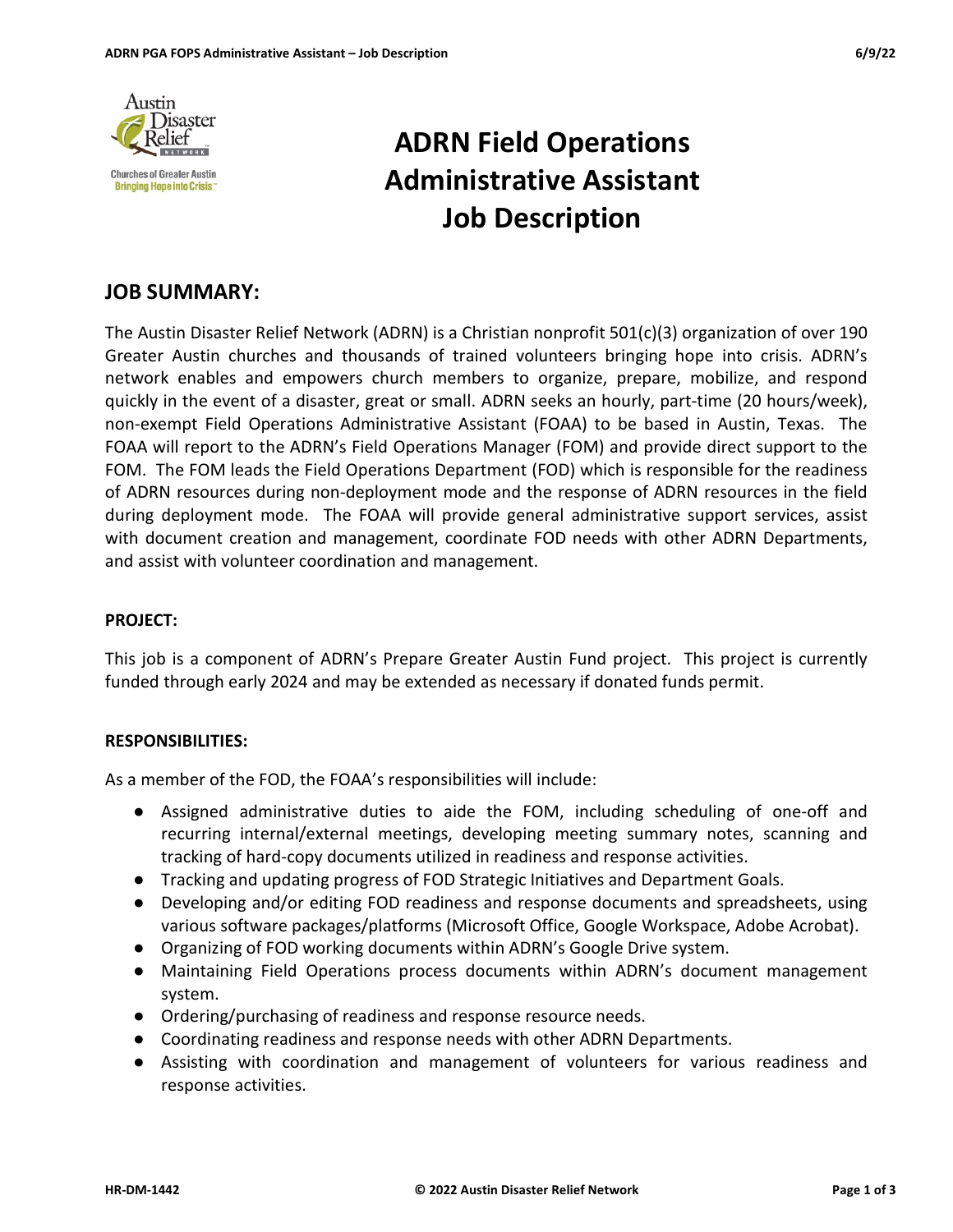## QUALIFICATIONS AND EXPERIENCE:

- A post-secondary-school degree or certification (preferred).
- A minimum of 3 years of administrative experience (preferred).
- Experience working in the nonprofit sector (preferred).
- Have well-developed interpersonal skills.
- Have strong time-management and organizational skills.
- Have the ability to be flexible and work efficiently in a sometimes rapidly changing environment.
- Resourceful and innovative problem-solving skills.
- Demonstrable skills with and/or ability to quickly learn software applications utilized by ADRN:
	- o Microsoft Suite applications (Word, Excel, PowerPoint, etc),
	- o Google Workspace (Docs, Sheets, Slides, Drive etc),
	- o Adobe (Acrobat Pro),
	- o Slack communication platform
	- o ASANA workflow management platform
	- o others as needed.
- Have the ability to prioritize assigned duties and accomplish within allotted timeframes.
- Understanding, influencing, and serving others are important attributes in this position.
- Have the maturity and ability to discuss difficult situations, both work expectations and any survivor interactions/stories, with management.

## WORK ENVIRONMENT:

- This is primarily an onsite office-based position at ADRN HQ, with the ability to work from home with permission from the FOM
- The physical demands of the job are those typical of an office environment
- Employee may be asked to participate in field response efforts when the organization is supporting active disaster responses

## ORGANIZATIONAL EXPECTATIONS OF STAFF:

- Handle all conflicts through biblical conflict resolution.
- Learn, understand and embrace ADRN culture, spiritual history, ADRN vision, and mission statements, and I AM Ready™ and Life-Sustaining Church™ programs.
- Seek God's face, read His Word, and be led by the Holy Spirit.
- Communicate clearly with peers, co-workers, and team members.
- Set the tone on reliability, attendance, high-performance standards, and what it means to be an I AM Ready™ Christian, emotionally, spiritually, and physically to all volunteers.
- Spend minimally one planned, full day per month away from the office, seeking God's face for direction, guidance, support, and relief for the role. Spend time in the word and prayer with God for spiritual instruction, growth, and rest.
- Attend all of ADRN's emotional, spiritual, and physical training to understand the depth of what ADRN offers churches and volunteers.
- Fulfill a minimum of 20 hours per week, during regular office hours. Additional hours will be expected from time to time, including during active disaster response efforts.